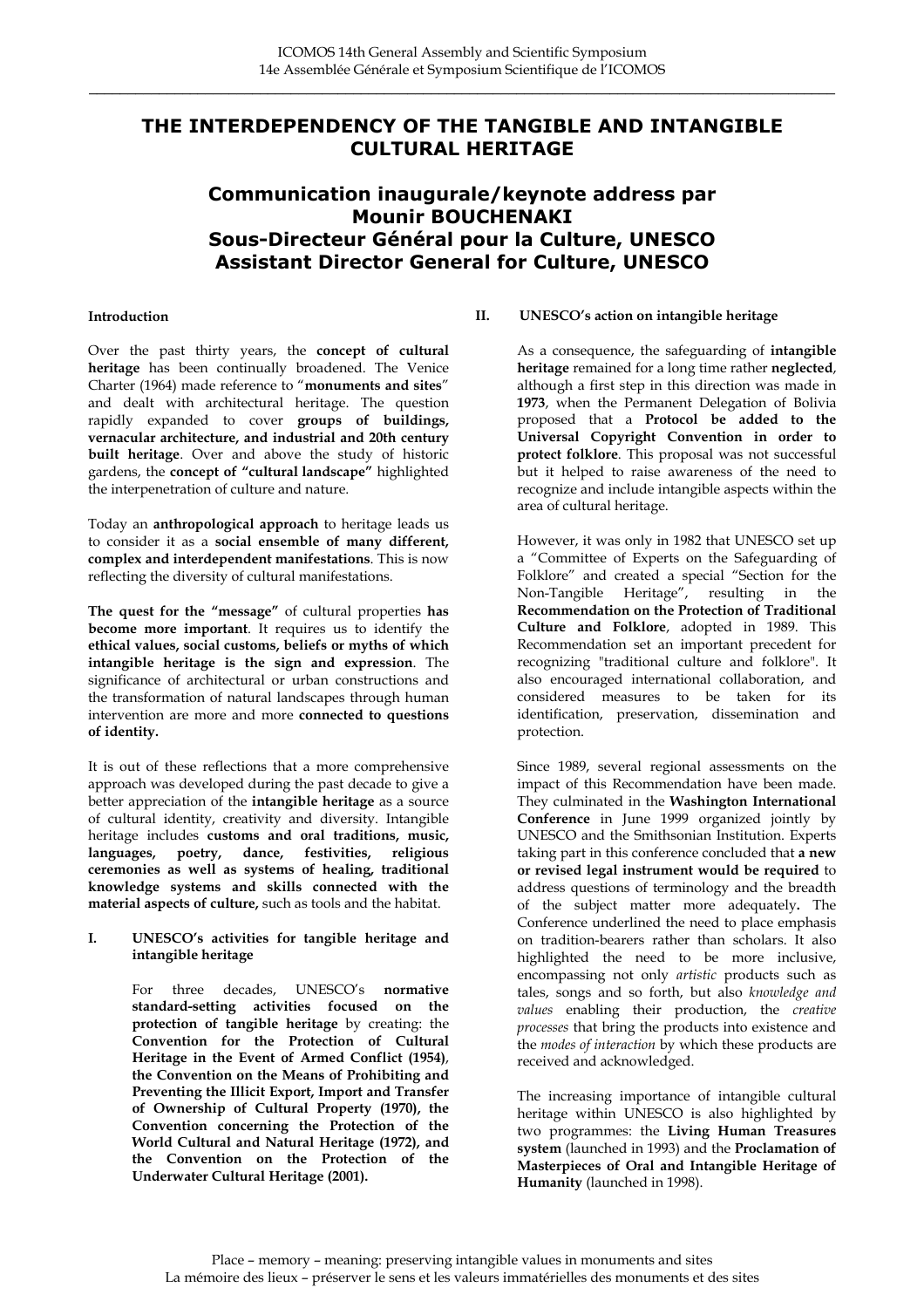**Nineteen forms of cultural spaces or expression were proclaimed as "Masterpieces of Oral and Intangible Heritage" by UNESCO's Director-General in May 2001.** This proclamation provides a useful indication of the type of intangible heritage that different Member States wish to safeguard.

The experience gained through these programmes made it clear that **a new normative instrument for the protection of intangible heritage would be needed.** 

One means of safeguarding intangible heritage which I have not mentioned yet and which might be regarded as the basic requirement for better international recognition of this task is **normative action in this field.** UNESCO having commissioned several studies in the 1990s on the advisability and feasibility of adopting a new normative instrument for this purpose, the **General Conference concluded that a new Convention would ensure the most appropriate protection**. **In 1999, the process of drafting this new instrument began**, with the aim of identifying the most appropriate approach to the specific protection needs of the intangible heritage.

In 2000, UNESCO began drafting a new international convention for the safeguarding of intangible heritage, similar to the 1972 Convention concerning the Protection of World Cultural and Natural Heritage. The draft of this new **Convention was submitted to the 32nd session of the General Conference and adopted by a large majority in October 2003**.

This initiative demonstrates that the **need to protect intangible heritage not only by operational activities but also by normative instruments is increasingly recognized by Member States**.

**III. How are tangible and intangible heritage interrelated?** 

> Cultural heritage is a **synchronized relationship involving** *society* (that is, systems of interactions connecting people), *norms* and *values* (that is, ideas, for instance, belief systems that attribute relative importance). Symbols, technologies and objects are tangible evidence of underlying norms and values. Thus they establish a **symbiotic relationship between the tangible and the intangible**. The **intangible heritage should be regarded as the larger framework within which tangible heritage takes on shape and significance.**

> **The Istanbul Declaration**, adopted at a round table of 71 Ministers of Culture, organized by UNESCO in Istanbul in September 2002, stresses that **"an all-encompassing approach to cultural heritage should prevail, taking into account the dynamic link between the tangible and intangible heritage and their close interaction."**

This Declaration is an eminently limpid statement to the effect that **intangible heritage only attains its true significance when it sheds light on its underlying values. Conversely, intangible heritage should be made incarnate in tangible manifesttations, i.e. in visible signs, if it is to be conserved** (which is only one form of safeguarding it).

**This dialectic may prove particularly fruitful in providing greater representation for those cultures of the world that attach more importance to the oral tradition than to the written one.** The regions that might particularly benefit from this concept are Africa, Asia and Oceania whose heritage consists of an unparalleled richness in oral traditions and cultural practices, a heritage that the **"***monumentalist***" approach has for too long neglected.** Yet the contribution made by these cultures is a significant past of the global heritage catalogue.

## Examples from the 1972 Convention

*I will now give three examples of sites which have been inscribed as World Cultural and Natural Heritage under the 1972 Convention, with particular reference to criterion (vi) of the Operational Guidelines for the Implementation of the Convention. According to criterion (vi), sites, which are "directly or tangibly associated with events or living traditions, with ideas or with beliefs, or with artistic and literary works of outstanding universal significance" can be inscribed on the World Heritage List. In recent years, however, an intensive debate has developed as to whether this criterion should be used in conjunction with others or is sufficient to justify an inscription on its own. The following three examples show how more and more intangible elements are being included in the 1972 World Heritage List. They also show how difficult this process of recognition often is.* 

### **1. Uluru - Kata Tjuta National Park, Australia**

In 1994, the World Heritage Committee made a landmark decision for the recognition of outstanding intangible and tangible cultural heritage values by inscribing Uluru-Kata Tjuta National Park under cultural criterion (vi). The site had already been inscribed on the basis of its natural values in 1987 and was now nominated on the basis of cultural criteria too. This park, formerly called Uluru (or Ayers Rock – Mount Olga) National Park, features spectacular geological formations that dominate the vast red sandy plain of central Australia. Uluru, an immense monolith, and Kata Tjuta, the rock domes located west of Uluru, form part of the traditional belief system of one of the most ancient human societies in the world, the Anangu Aboriginal people. The "double inscription" of this site can be seen as another attempt to include symbolic values to the World Heritage.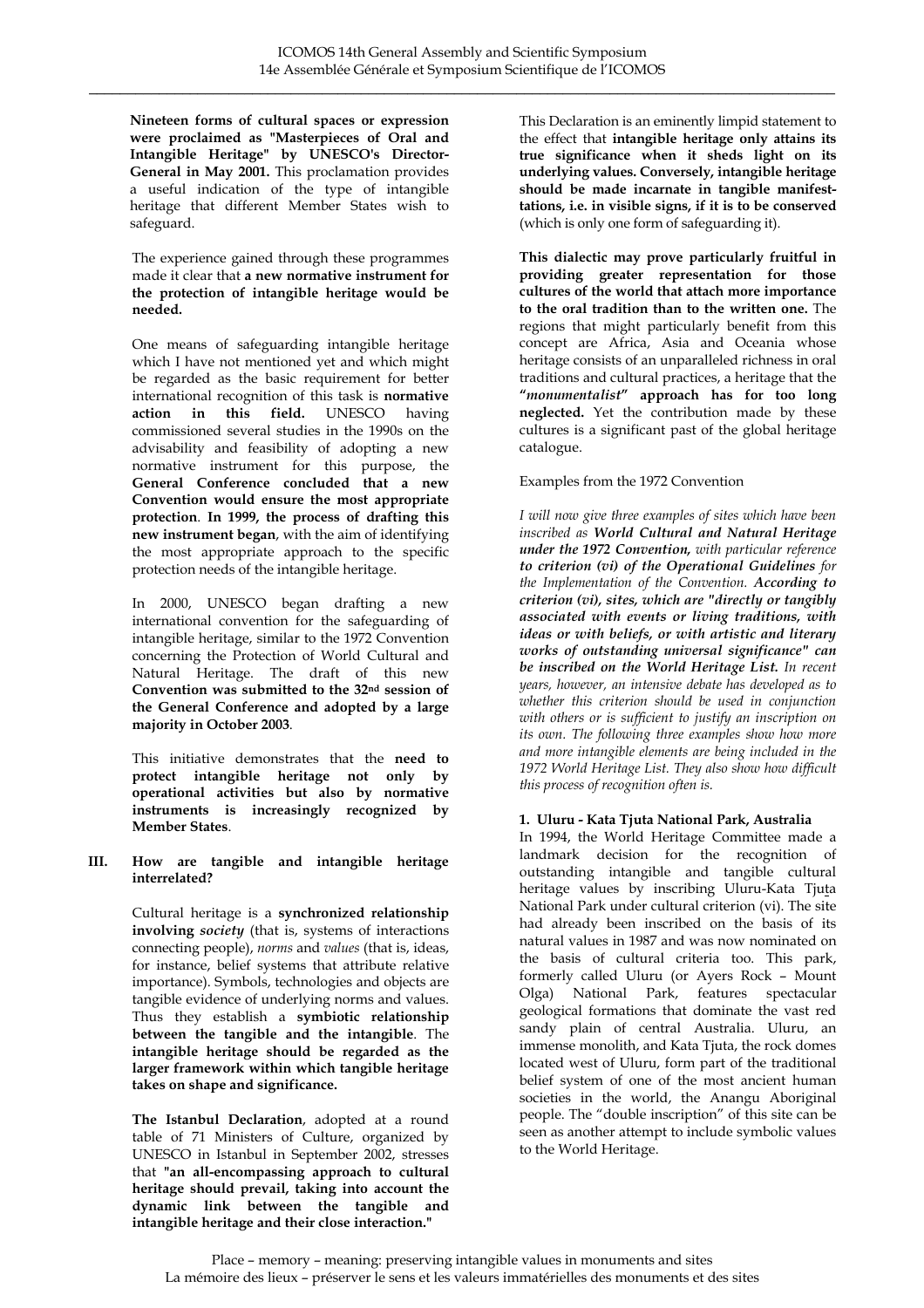## **2. Robben Island, South Africa**

Robben Island, best known as a political prison for leaders of the anti-apartheid struggle in South Africa, became a natural and cultural world heritage site in 1999. It was inscribed on the basis of cultural criteria (iii) and (vi), even though the primary justification was criterion (vi), the site being a "symbol of the triumph of the human spirit, of freedom and of democracy over oppression".

However, Robben Island could not seek inscription solely under criterion (vi) as the regulations set out in the Operational Guidelines had been tightened up in 1996, to the effect that criterion (vi) "should justify inclusion in the List *only in exceptional circumstances* and in *conjunction with other criteria* cultural or natural". The World Heritage Committee's motivation for ratifying the inscription of Robben Island, a traditionally nonaesthetic site symbolizing a very recent conflict, related primarily to the positive symbolism of the democratic transition in South Africa, and availed of the opportunity to challenge the restrictions in criterion (vi).

The move towards re-evaluating the restrictions in criterion (vi) arose out of broader discussions over "intangible" heritage and authenticity in the inscription of indigenous sites in Africa and Australia. These regions, where natural sites frequently have important symbolic significance for the indigenous population, began to challenge the notion of a heritage as being exclusively tangible in nature.

### **3. Tombs of the Bugunda Kings at Kasubi, Uganda**

The Tombs of the Buganda Kings at Kasubi gained status as a World Heritage Site in 2001 because of its symbolic associative value. The site embraces almost 30 ha of hillside in the district of Kampala. Most of the site is agricultural, farmed by traditional methods. At its core on the hilltop is the former palace of the Kabakas of Buganda, built in 1882 and converted into the royal burial ground in 1884. Four royal tombs now lie within the Muzibu Azaala Mpanga, the main building, which is circular and surmounted by a dome. It is a major example of an architectural achievement in organic materials, principally wood, thatch, reed, wattle and daub. The site's main significance lies, however, in its intangible values of belief, spirituality, continuity and identity.

The site was inscribed on the basis of criteria (i), (iii) and (iv) proclaiming it as a "masterpiece of human creativity both in its conception and its execution which bears eloquent witness to the living cultural traditions of the Baganda. The spatial organization of the Kasubi Tombs site is the finest extant example of a Baganda palace/architectural ensemble.

Built in the authentic traditions of Ganda architecture and palace design, it reflects technical achievements developed over many centuries." But the most important value associated with the Kasubi Tombs site is its potent link with the intangible heritage. With regard to criterion (vi), the Committee stated that "the built and natural elements of the site which is an outstanding example of traditional Ganda architecture and palace design are charged with historical, traditional and spiritual values. It is a major spiritual centre for the Baganda and is the most active religious place in the kingdom."

**IV. Tangible and intangible heritage: towards an integrated approach** 

> **The Shanghai Charter, adopted at the 7th Asia Pacific Regional Assembly of the International Council of Museums (ICOM) in Shanghai in October 2002**, recommends that museums **"establish interdisciplinary and cross-sectorial approaches that bring together movable and immovable, tangible and intangible, natural and cultural heritage" and "develop documentation tools and standards in establishing holistic museum and heritage practices".**

> Now, what is meant by these "**holistic approaches for the tangible heritage and intangible heritage**", and how can they be put into practice? **The tangible cultural heritage**, be it a monument, a historic city or a landscape**,** is easy to catalogue, and **its protection consists mainly of conservation and restoration measures. Intangible heritage, on the other hand, consists** of *processes and practices* and accordingly requires a different **safeguarding approach** and methodology to the tangible **heritage**. It is **fragile** by its very **nature and therefore much more vulnerable** than other forms of heritage because it hinges on actors and social and environmental conditions that are not subject to rapid change.

#### **Safeguarding the intangible heritage** involves the **collection, documentation and archiving of cultural property and the protection and support of its bearers**.

While the tangible cultural heritage is designed to outlive those who produce or commission it, the fate of the intangible heritage is far more intimately related to its creators as it depends in most cases on oral transmission. **Therefore, the legal and administrative measures traditionally taken to protect material elements of cultural heritage are in most cases inappropriate for safeguarding a heritage** whose most significant elements relate to particular systems of knowledge and value and a specific social and cultural context.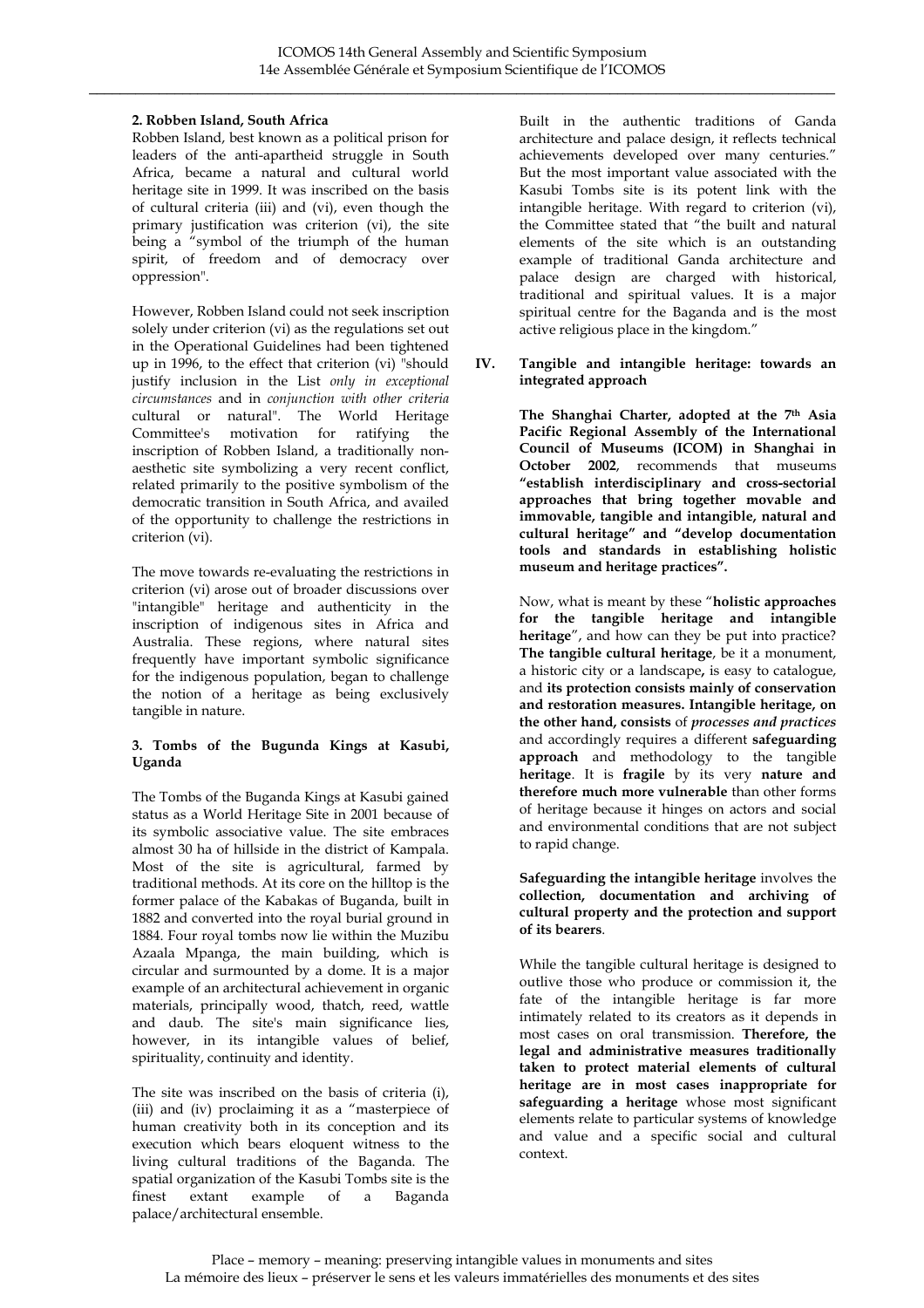The *conservation* of monuments, cities or landscapes, on the one hand, and the *safeguarding* and *transmission* of cultural practices and traditional knowledge, on the other, therefore call for a **threefold approach**:

### **(1) Putting tangible heritage in its wider context**

A holistic heritage approach would mean putting tangible heritage in its wider context, particularly in the case of religious monuments and sites, and relating it more closely to the communities concerned in order to afford greater weight to its spiritual, political and social values.

## **(2) Translating intangible heritage into "materiality"**

Safeguarding intangible heritage calls for its "translation" from oral form into some form of materiality, e.g. archives, inventories, museums and audio or film records. Although this could be regarded as "freezing" intangible heritage in the form of documents, it should be clear that this is only one aspect of safeguarding and that great thoughtfulness and care should be given to choosing the most appropriate methods and materials for the task.

### **(3) Supporting practitioners and the transmission of skills and knowledge**

One worthwhile model could be Japan's policy for the protection of "Living National Treasures", i.e. masters who possess a certain traditional knowledge and skills. UNESCO began to work with a similar concept in 1993: the "Living Human Treasures" system is designed to enable tradition holders to pass their know-how on to future generations. When artists, craftspeople and other "living libraries" are given official recognition and support, better care can be taken to ensure the transfer of their skills and techniques to others.

# **Examples from the Proclamation of Masterpieces**

There follow **three examples** of cultural spaces or expressions that are closely linked to a certain site, landscape or building, thereby illustrating the interdependency of tangible and intangible heritage. These three examples were **proclaimed as "Masterpieces of the Oral and Intangible Heritage of Humanity**" by UNESCO in May 2001.

# **1. Jemaa el-Fna Square, Morocco**

An outstanding example of an urban space of importance for both the tangible and the intangible heritage is the Jemaa el-Fna Square in Marrakech, Morocco. This simple market place at the entry of the Medina, although it includes significant buildings, has from time immemorial been a meeting place and centre of extraordinary creativity where storytellers, musicians, tumblers and jugglers, dancers, glass-eaters and snake charmers ply their arts.

The square is part and parcel of the identity of the city of Marrakech, being both a distinctive *site* thanks to its forms and those of the neighbouring streets and buildings, and a *cultural space* due to its vibrancy as a gathering place.

## *2. The Hudhud chants, Philippines*

Another instance of the tangible, in this case a cultural *landscape*, being linked with the intangible, here cultural *practices*, is that of the Hudhud Chants of the Ifugao, Philippines. The hudhud is a narrative chant performed in the unique setting of ancient and extensive highland rice-terraces in the northern Luzon province of Ifugao. It comprises some 200 chants with more than 40 episodes reflecting the central importance of rice cultivation, which is performed over three to four days during harvest, wakes or as part of the *binugwa*, an exhumation and cleansing ritual. The rice terraces were already listed as natural world heritage sites in 1995, and the additional recognition of the hudhud chants as the intangible part of this cultural landscape now acknowledges in addition the musical and poetic traditions connected with wet-rice cultivation.

#### *3. The Royal Ancestral Rite and Ritual Music of the Jongmyo Shrine, Republic of Korea*

**The third example highlights the special relationship between a historic** *monument* **and an ancient festive** *rite* **and** *performing art* **as found in the Royal Ancestral Rite and Ritual Music of the Jongmyo Shrine, Republic of Korea. The Jongmyo, the royal Confucian shrine in Seoul dedicated to the ancestors of the Joseon dynasty, hosts a unique ritual of song, dance and music. This typical Confucian ritual is based on classical Chinese writings on the cult of the ancestors and filial piety and is now practised only once a year, being organized by the descendants of the royal family. A substantial part of the registers of cultural properties around the world is made up of religious sites, buildings or artwork, but most of them are nowadays "devoid" of their original function as sites of living spirituality and sacredness. Thus the Royal Ancestral Rite and Ritual Music of the Jongmyo Shrine is a rare example of a traditional ritual that is still alive and to be safeguarded both in the intangible sense – i.e. its meaning and practice – and in the tangible sense – i.e. costumes, objects, instruments and the shrine itself.** 

# **CONCLUSION**

The very fact that the next **General Assembly of ICOM, which will be held in Seoul in October 2004**, has "Intangible Cultural Heritage" as its theme is in itself clear evidence of the **increasing international recognition of the profound relationship between tangible and intangible heritage. Even if tangible and intangible heritage are very different, they are two sides of the same coin:** both carry meaning and the embedded memory of humanity.